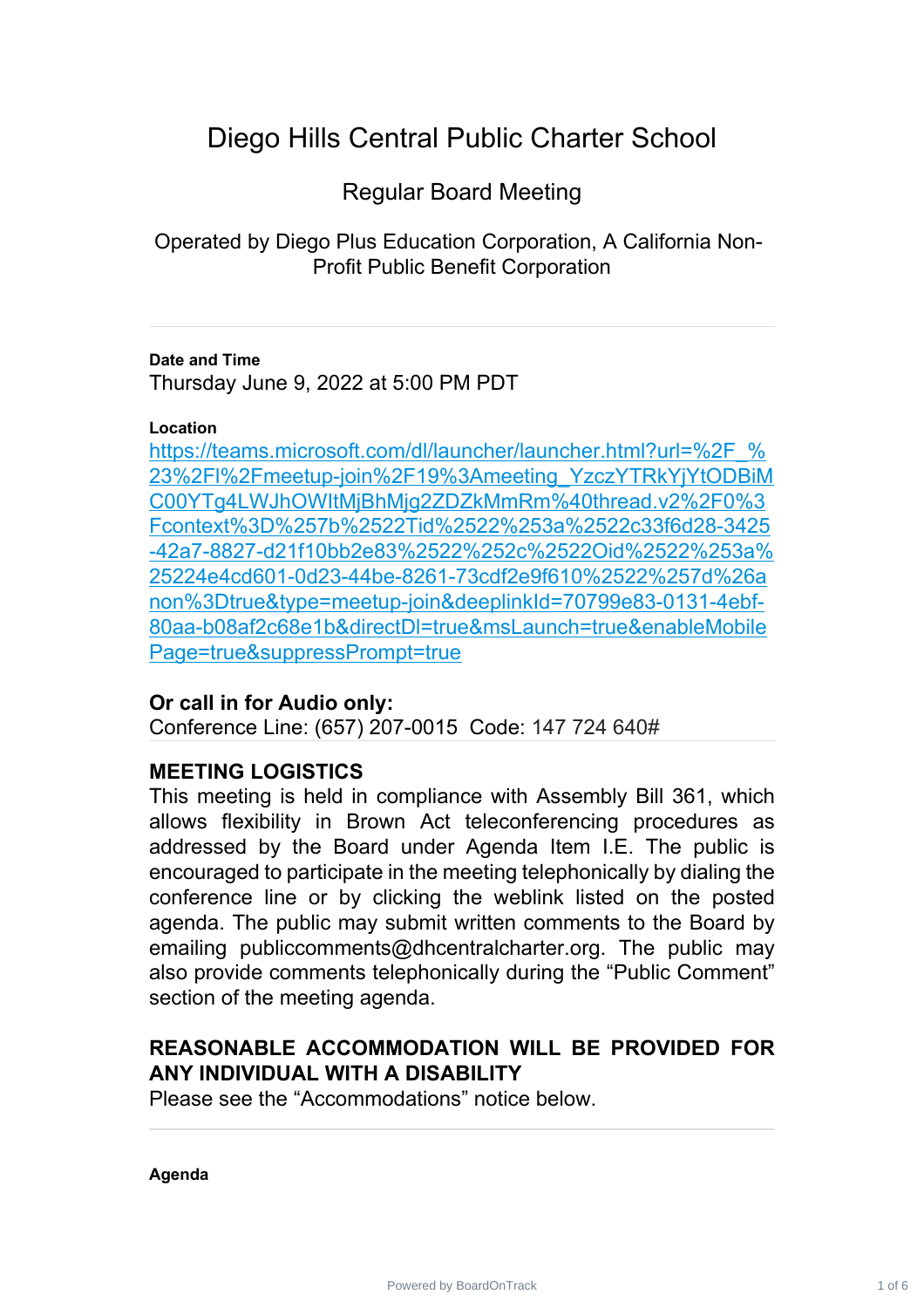**Purpose Presenter Time**

### **I. Opening Items 5:00 PM**

Quorum

Opening Items

**A.** Call the Meeting to Order **Ruth** 

**B.** Roll Call and Establishment of

**Escarcega** Newell Ruth Escarcega **Newell** 

## **Members of the Board Roll Call and Establishment of Quorum**

Ruth Escarcega Newell, Board President Carol Stanford, Board Secretary Victoria Hancock, Board Member Jacqueline R. Reynoso, Board Member

| <b>C.</b> Pledge of Allegiance | <b>Ruth</b>   |
|--------------------------------|---------------|
|                                | Escarcega     |
|                                | <b>Newell</b> |
| <b>D.</b> Staff Introductions  | Ruth          |
|                                | Escarcega     |
|                                | <b>Newell</b> |

*At this time, staff members will be invited to state their names and titles.*

| <b>E.</b> Adopt Resolution Continuing<br>Board of Directors' Authority to Hold<br><b>Virtual or Teleconference Meetings</b><br><b>Pursuant to Assembly Bill 361</b> | Vote                      | <b>Jeff</b><br>Martineau                  |
|---------------------------------------------------------------------------------------------------------------------------------------------------------------------|---------------------------|-------------------------------------------|
| <b>F.</b> Approve Agenda for the June 9,<br>2022, Regular Public Meeting of the<br><b>Board of Directors</b>                                                        | Vote                      | <b>Ruth</b><br>Escarcega<br><b>Newell</b> |
| <b>G.</b> Approve Minutes of the May 16,<br>2022, Regular Public Meeting of the<br><b>Board of Directors</b>                                                        | Approve<br><b>Minutes</b> | Ruth<br>Escarcega<br><b>Newell</b>        |

### **II. Consent Agenda**

*All items listed under consent agenda are considered by the Board to be routine and consistent with approved policies and practices of the Charter School. The Board will be asked to approve all of the consent agenda items by a single vote unless requested by a Board member to be discussed and considered for action separately.*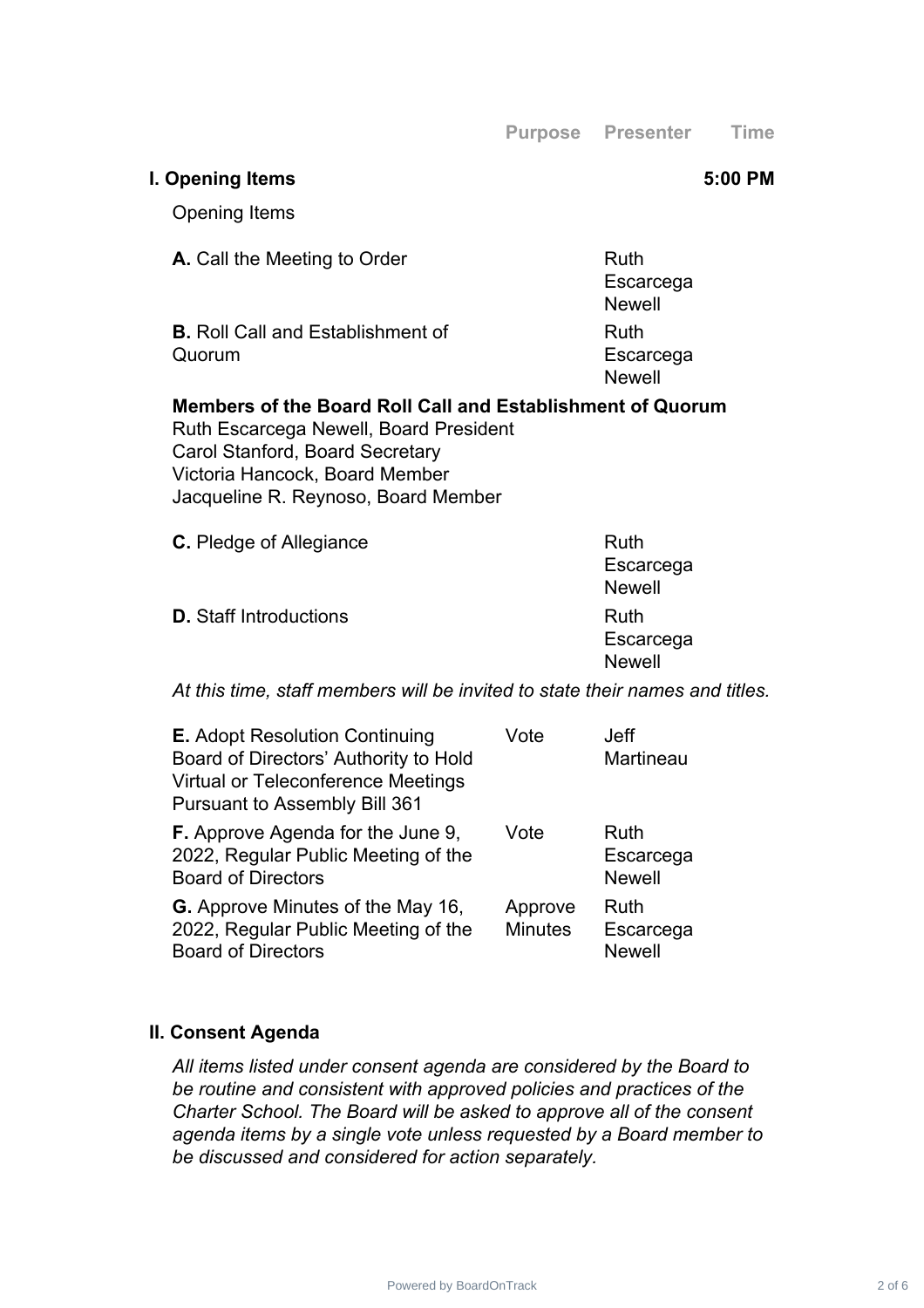|                                |      | <b>Purpose Presenter</b> | <b>Time</b> |
|--------------------------------|------|--------------------------|-------------|
| <b>A.</b> Consent Agenda Items | Vote | Ruth                     |             |
|                                |      | Escarcega                |             |
|                                |      | <b>Newell</b>            |             |

1. The Board will be asked to accept the Uniform Complaints Report for the 2021-2022 school year: 0 Complaints Received

### **III. Public Comment**

*At this time, members of the public may address the Board on any item within the subject matter jurisdiction of the Board, whether or not the item is on the agenda, by dialing the teleconference line or by clicking the weblink listed on the posted agenda. The time allotted per presentation will not exceed three (3) minutes, except in the case where a member of the public utilizes a translator, in which case the time allotted will not exceed six (6) minutes. In accordance with the Brown Act, no action may occur at this time, but it is the Board's prerogative to hold a brief discussion, provide information to the public, provide direction to staff, or schedule the matter for a future meeting.*

| A. Public Comment | <b>FYI</b> | Ruth<br>Escarcega<br>Newell |
|-------------------|------------|-----------------------------|
|                   |            |                             |

#### **IV. School Reports and Information**

| A. Area Superintendent Update                                                                                                                | <b>FYI</b> | Lindsay<br>Reese  |
|----------------------------------------------------------------------------------------------------------------------------------------------|------------|-------------------|
| <b>B.</b> Report on Mathematics<br><b>Placement Results</b>                                                                                  | <b>FYI</b> | Lindsay<br>Reese  |
| <b>C.</b> LCFF Local Indicators Report for<br><b>School Year 2021-2022</b>                                                                   | <b>FYI</b> | Lindsay<br>Reese  |
| <b>D.</b> School Survey Report                                                                                                               | <b>FYI</b> | Lindsay<br>Reese  |
| <b>E.</b> Annual IRS Form 990, Return of<br><b>Organization Exempt From Income</b><br>Tax and the California return for<br>$2020$ , as filed | <b>FYI</b> | Guita<br>Sharifi  |
| <b>F.</b> Finance Update                                                                                                                     | <b>FYI</b> | Guita<br>Sharifi  |
| <b>G.</b> Area Superintendent<br><b>Performance Review (Evaluation</b>                                                                       | <b>FYI</b> | Jeff<br>Martineau |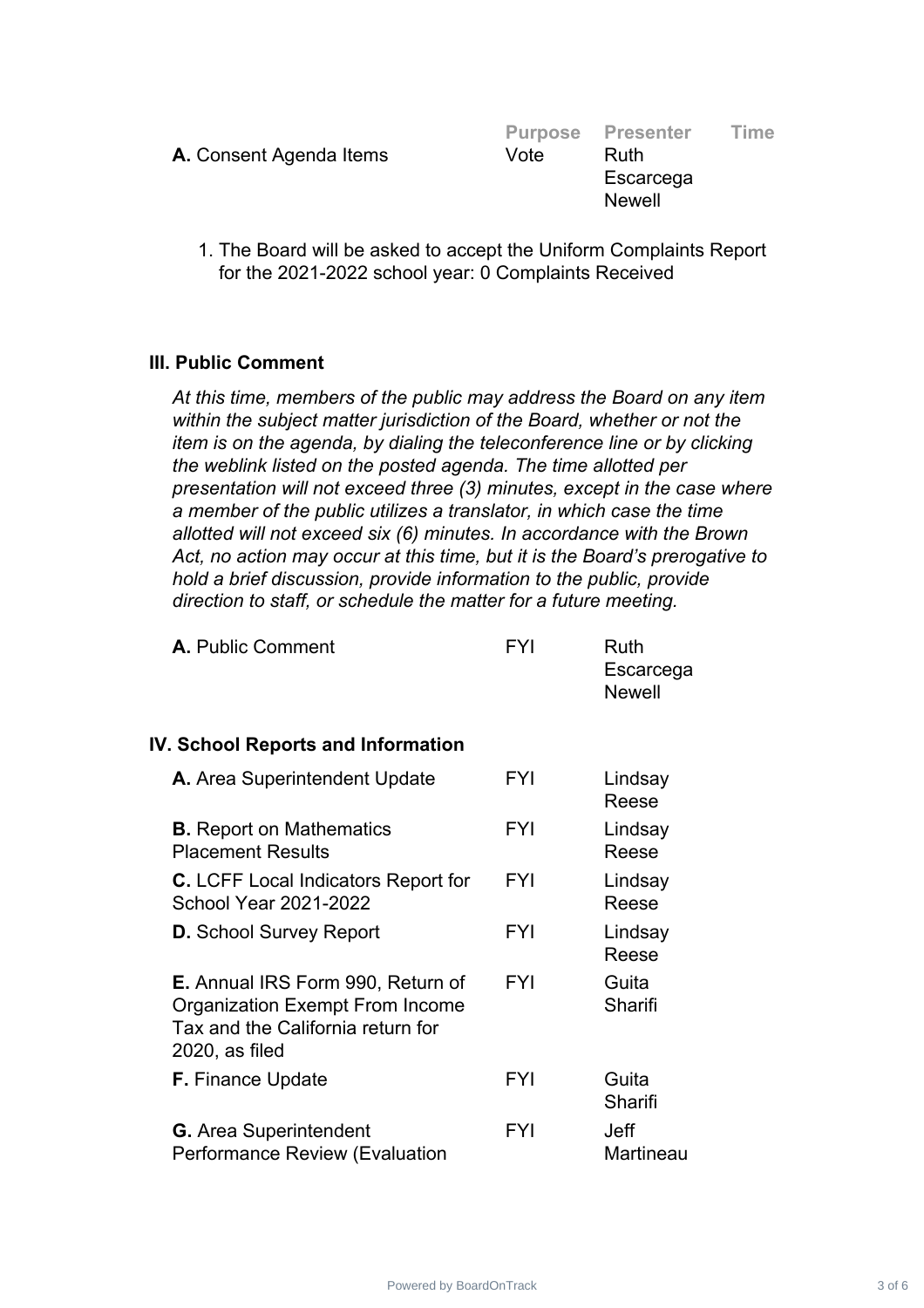**Purpose Presenter Time**

Tool for school year 2022-2023), First Read

# **V. Public Hearing**

| A. Open Public Hearing                                                                                                                                                                                                                                                          | Vote           | Ruth<br>Escarcega<br><b>Newell</b>        |
|---------------------------------------------------------------------------------------------------------------------------------------------------------------------------------------------------------------------------------------------------------------------------------|----------------|-------------------------------------------|
| <b>B.</b> The Board will hold a public<br>hearing to solicit the<br>recommendations and comments of<br>members of the public regarding the<br><b>Budget Overview for Parents and the</b><br><b>Local Control Accountability Plan</b><br>(LCAP) for the 2022-2023 school<br>year | <b>Discuss</b> | Lindsay<br>Reese                          |
| <b>C.</b> Close Public Hearing                                                                                                                                                                                                                                                  | Vote           | <b>Ruth</b><br>Escarcega<br><b>Newell</b> |
| <b>VI. Action Items</b>                                                                                                                                                                                                                                                         |                |                                           |
| <b>A.</b> The Board will be asked to<br>approve Carol Stanford to serve on<br>the Board of Directors for the term<br>July 1, 2022 through June 30, 2023                                                                                                                         | Vote           | <b>Ruth</b><br>Escarcega<br><b>Newell</b> |
| <b>B.</b> The Board will be asked to<br>approve Victoria Hancock to serve<br>on the Board of Directors for the<br>term July 1, 2022 through June 30,<br>2023                                                                                                                    | Vote           | <b>Ruth</b><br>Escarcega<br><b>Newell</b> |
| <b>C.</b> The Board will be asked to<br>approve Jacqueline R. Reynoso to<br>serve on the Board of Directors for<br>the term July 1, 2022 through June<br>30, 2023                                                                                                               | Vote           | <b>Ruth</b><br>Escarcega<br><b>Newell</b> |
| <b>D.</b> The Board will be asked to<br>approve Ruth Escarcega Newell to<br>serve on the Board of Directors for<br>the term July 1, 2022 through June<br>30, 2023                                                                                                               | Vote           | Carol<br>Stanford                         |
| <b>E.</b> The Board will be asked to re-<br>authorize the Corporate Officers and<br>Senior Administration to make all<br>reasonable and necessary business                                                                                                                      | Vote           | <b>Ruth</b><br>Escarcega<br><b>Newell</b> |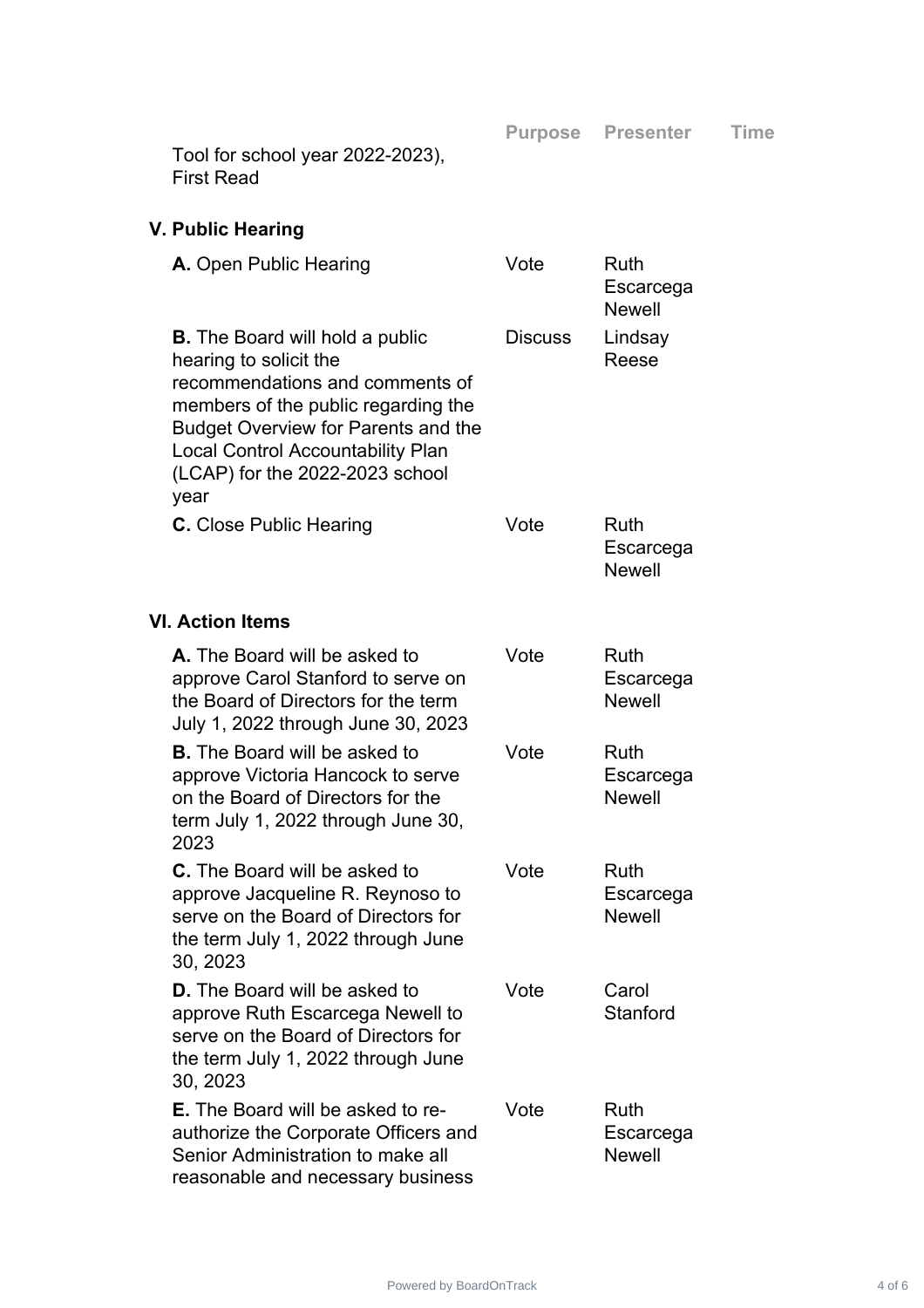| reasonable and necessary<br>transactions, including but not limited<br>to, contracts with vendors,<br>employees, consultants and others                                                           |      |                                    |
|---------------------------------------------------------------------------------------------------------------------------------------------------------------------------------------------------|------|------------------------------------|
| <b>F.</b> The Board will be asked to re-<br>authorize the Corporate Officers to<br>award discretionary incentives to<br>employees at various sundry times                                         | Vote | Ruth<br>Escarcega<br><b>Newell</b> |
| <b>G.</b> The Board will be asked to<br>approve the Local Control Funding<br>Formula (LCFF) for school year<br>2022-2023, which drives the primary<br>source of funding for the charter<br>school | Vote | Guita<br>Sharifi                   |
| <b>H.</b> The Board will be asked to<br>approve the Education Protection<br>Account (EPA) spending<br>determinations                                                                              | Vote | Guita<br>Sharifi                   |
| <b>I.</b> The Board will be asked to<br>approve the Budget for the 2022-<br>2023 fiscal year                                                                                                      | Vote | Guita<br>Sharifi                   |
| <b>J.</b> The Board will be asked to<br>approve the Budget Overview for<br><b>Parents and the Local Control</b><br>Accountability Plan (LCAP) for the<br>2022-2023 school year                    | Vote | Lindsay<br>Reese                   |
| K. The Board will be asked to<br>approve the school's Title I federal<br>addendum for Schoolwide Program<br>for the 2022-2023 fiscal year                                                         | Vote | Lindsay<br>Reese                   |
| <b>L.</b> The Board will be asked to<br>approve the Consolidated                                                                                                                                  | Vote | Lindsay<br>Reese                   |

**Purpose Presenter Time**

Reese

Sharifi

app Application process and submission for all reports required for the 2022- 2023 school year **M.** The Board will be asked to approve the personnel action report Vote Lindsay **N.** The Board will be asked to renew a Revolving Line of Credit (RLOC) Vote Guita

arrangements, and enter into all

from Hanmi Bank for the 2022-2023 school year, as needed, to maintain adequate cash flow pursuant to the RLOC provisions